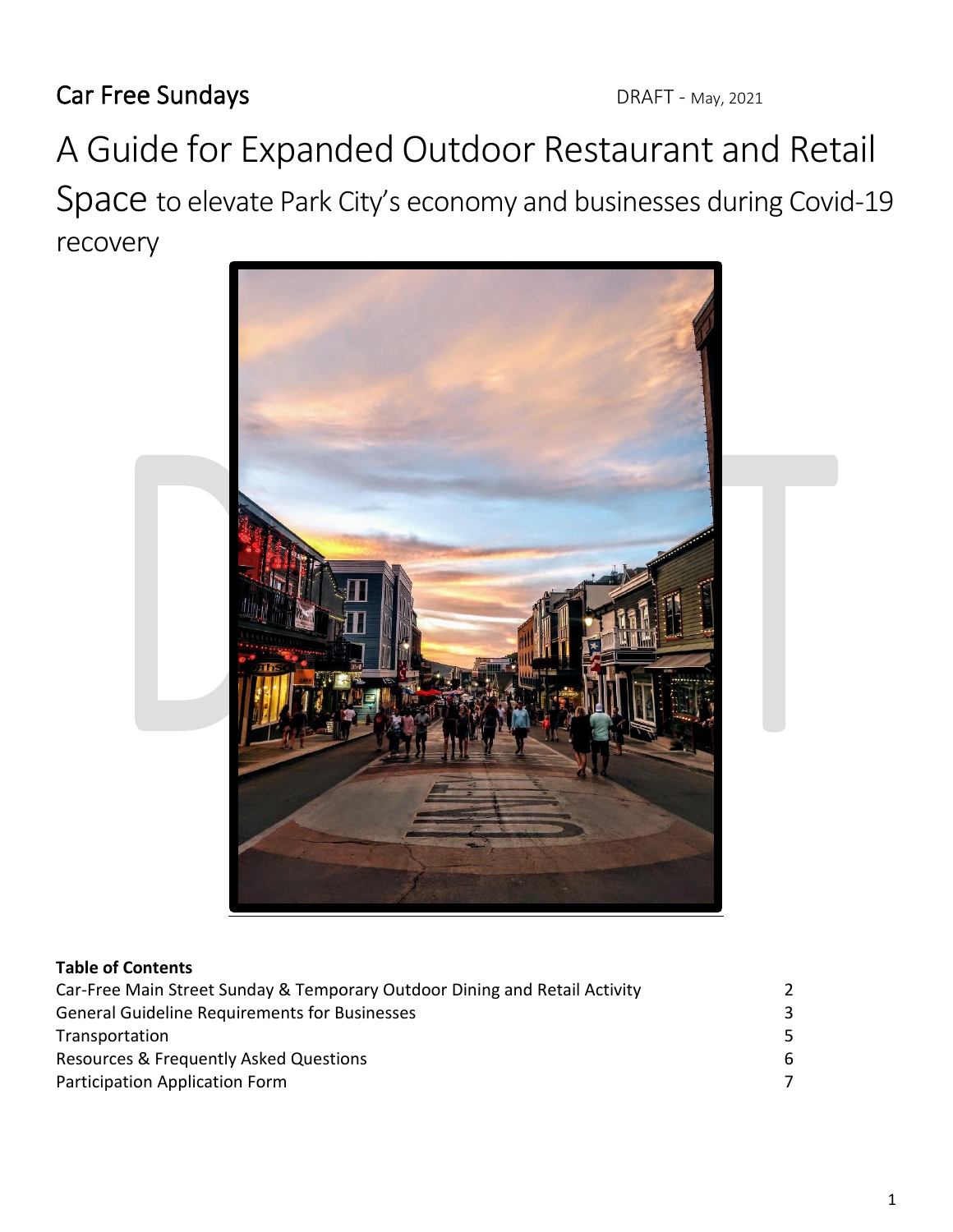# Car Fee Sundays – Shop, Dine and Stroll

Through a City Special Event Permit, on Sundays from June 6, 2021 through September 26, 2021 from 7 a.m. to 10 p.m., Park City's Main Street will be car free to allow businesses to expand outdoors. Patrons will be able to support businesses in the additional outdoor space. Businesses that do not have a brick and mortar space within the Main Street Business District will not be permitted to participate.

We encourage businesses to get creative while preserving our small town character. Social distancing measures are paramount. We look forward to hearing your ideas. Please refer to the Participation Form and General Guidelines if you are interested in using a sidewalk or parklet to expand your business. To be eligible to participate, your business must be within the Main Street Business Improvement District, have a valid Park City Business license and you must complete a Participation Form.

# Temporary Outdoor Dining and Retail Activity in Public Rights-of-Way

Park City Municipal is allowing restaurants and retail businesses to expand into the public spaces adjacent to establishments on Main Street on Sundays from 7 a.m. to 10 p.m. Stores with Main Street frontage will be prioritized. This includes sidewalks and parklets. Businesses are authorized to move operations outdoors into an adjacent public space. If businesses use a privately owned space (not public property), they must have the private property owner's permission. Parking on Main Street will close on Sunday mornings at 7 a.m. and reopen by 10 p.m. on Sunday night.

## **Types of public spaces used for this purpose:**

#### *Sidewalks*

Main Street businesses are allowed to temporarily use sidewalks for additional restaurant seating, patron lounge, retail or light programming purposes.

#### *Parklets*

Parklets are on-street parking spaces that are temporarily converted for other uses, such as expanded outdoor dining, patron lounges, retail or light programming purposes.

## *Other Public or Private Property within the Business Improvement District*

If you have identified another public property location where your business may want to operate outdoors and are part of the Main Street Business Improvement District, please contact Jenny Diersen at 435.640.5063.

Temporary barrier materials, such as those depicted below, are encouraged better define boundaries of extended business operations. Defined areas are only required for those serving alcohol. Safe pedestrian pathways, fire lanes and ADA requirements must be met at all times. For questions relating to barrier wall placement, please call the City Building Official's office at (435) 645-5100.

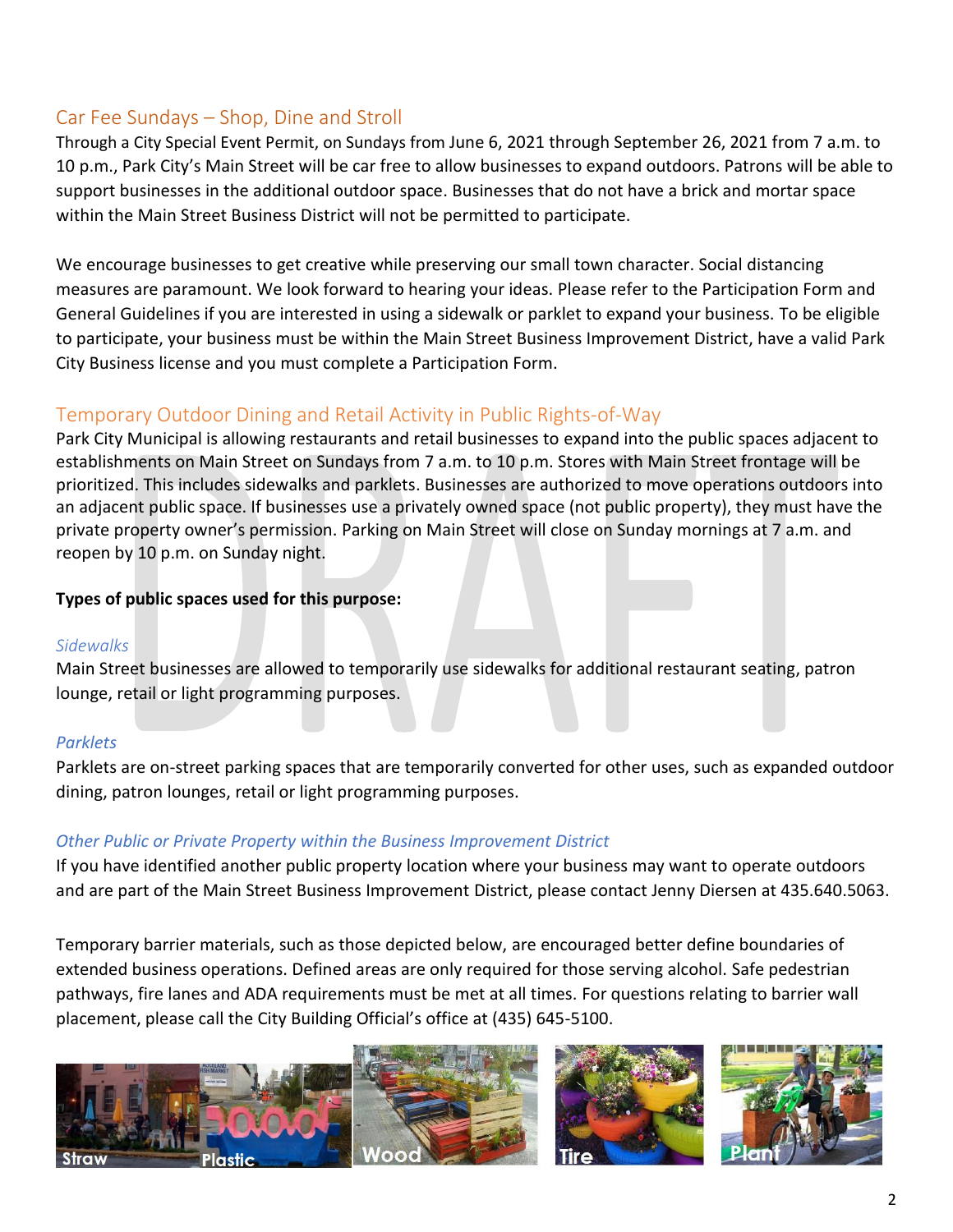# General Guidelines & Participation Form

#### **Aesthetics & Getting to Know Your Neighbor**

Outdoor seating and retail displays must maintain aesthetic compatibility with the surrounding area. Such items should also be temporary, so that in an event of an emergency, they can be easily and quickly removed. It is always a good idea to get know your neighbor and what they might be planning to look for ideas on how to collaborate.

#### **Safety & ADA Requirements**

Sidewalks and Public Rights of Way must maintain an adequate pedestrian flow of at least 44" from fire hydrants, crosswalks, public utility access and building entrances. A 15' Firelane must be maintained at all times.

#### **Sidewalk & Parklet Requirements**

Width shall not exceed the frontage of the business property without written permission from the adjacent property. Adjacent properties are strongly encouraged to coordinate. Only businesses that are serving alcohol are required to have defined barriers. A 44" pedestrian path should be maintained at all times. Each business is responsible for ensuring compliance with fire/emergency access and ADA requirements.

#### **Temporary Structures & Signage**

Temporary structure such as umbrellas, planters or temporary barriers are allowed, but shall not be permanently affixed to public property. Such items shall be properly weighted and cannot be more than 80 inches above the sidewalk. Space heaters are permitted as long as they are at least 2 feet away from any flammable materials. 10 x 10 tents are allowed on Main Street and if used must have no less than 50lbs of weight per leg and should be included with your site map as part of the participation form. Outdoor cooking is not permitted. Coolers or other displays may be allowed, but have to be easily moved and follow health guidelines for distribution.

An example of additional signage should be included on the Participation Form. Can't participate or not open? Be a good neighbor and post signage of how patrons can support your business or when you will be back. This helps make business districts more vibrant.

#### **Deliveries, Set Up & Break Down**

We want you to be able to get your products to your business. Deliveries will be allowed on Main Street until 7 a.m. After 7 a.m., we will help facilitate these on Swede Alley and Brew Pub Parking Lot. Remember, double parking frustrates customers and creates dangerous pedestrian situations. When in doubt, pull to the curb.

#### **Construction & Weather Impacts**

City Hall is working to make business districts aware of construction impacts in business districts. If you have questions about construction impacts, please call City Building Official's office at (435) 645-5100.

In Park City, weather can quickly change. Park City Main Street Car Fee Sundays are to be held rain or shine. Too hot outside, encourage customers to come in and cool off inside. If it's raining (or snowing in July – hey it happens every few years), you can choose whether you stay inside or participate outdoors, as long as you have completed the Participation Form.

#### **Trash, Recycling & Waste**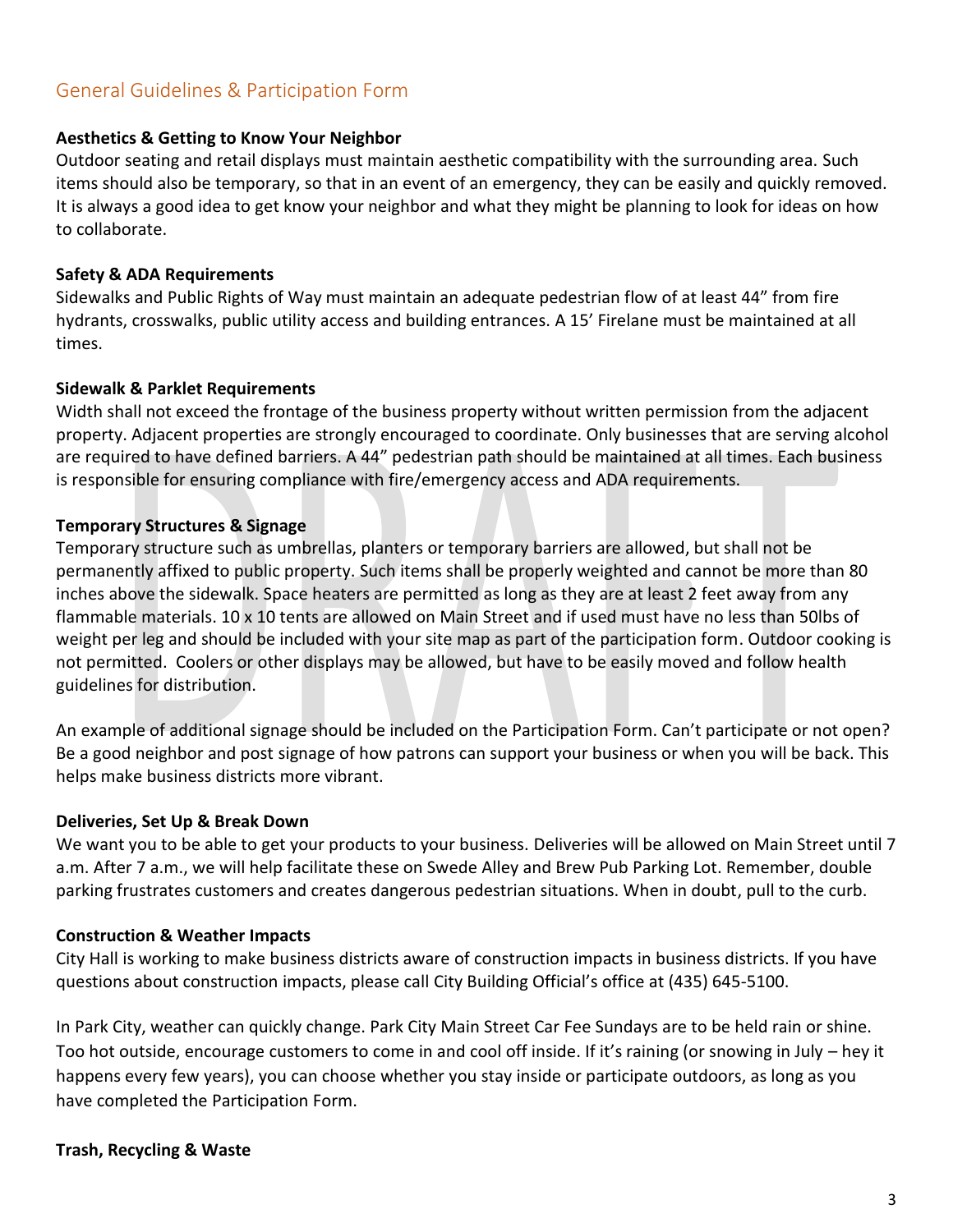Park City has the most ambitious climate goals in North America. Please consider your impact on our environment. All businesses are responsible for their own trash, waste and recycling. The City will continue to maintain facilities on public, City owned properties. See an issue? Please contact [buildingweb@parkcity.org.](mailto:buildingweb@parkcity.org)

## **Socially Responsible Distancing & Cleaning Common Surfaces**

Individual businesses are responsible for complying with Summit County Health orders and regulations. Face coverings are required at indoor facilities and in spaces where physical distancing cannot be maintained. These rules are likely to change during the program. Paramount to our safety and staying open is taking responsibility for socially distancing. This includes wearing face coverings, sanitizing hands and staying home if you don't feel well.

Businesses are responsible for sanitizing any temporary tables, chairs, seating areas or other outdoor surfaces. Businesses are also responsible for ensuring they follow proper business protocols. It shall be the responsibility of the business to activate the spaces described in this section with temporary materials such as tables and chairs, umbrellas, and visual/physical barrier materials as needed per site specific conditions. Maintenance (daily upkeep, litter cleanup, etc.) associated with business operations shall also be the responsibility of the business.

The City has stepped up additional cleaning measures to serve our community. This includes: Common city owned surfaces like handrails, waste receptacles and benches are wiped down every 30 minutes. Public restrooms at the Old Town Transit Center and Miner's Park on Main Street are cleaned 3x per day More than 50 hand sanitizing stations have been placed around Main Street and Park City. Look for these around public parks, common areas and on light poles.

## **Alcoholic Beverages Only Where Expressly Permitted**

Individual businesses are responsible for adding any temporary space to their premises for purposes of DABC licensing. Proper DABC permits are required to serve alcohol outdoors. Please contact [beth.bynan@parkcity.org](mailto:beth.bynan@parkcity.org) if you need local consent. All restaurants shall be responsible for following DABC rules and regulations.

**Any business the Main Street Business Improvement District interested in participating in this program must show complete a Participation Form that includes a Park City Business License Number, which must be submitted to [jenny.diersen@parkcity.org](mailto:jenny.diersen@parkcity.org) for review no later than the Thursday at noon each week for participation by the following weekend. City staff will respond with approval or concerns by Friday morning if there are concerns to be addressed. As long as plans remain the same, businesses do not need to reapply each week.**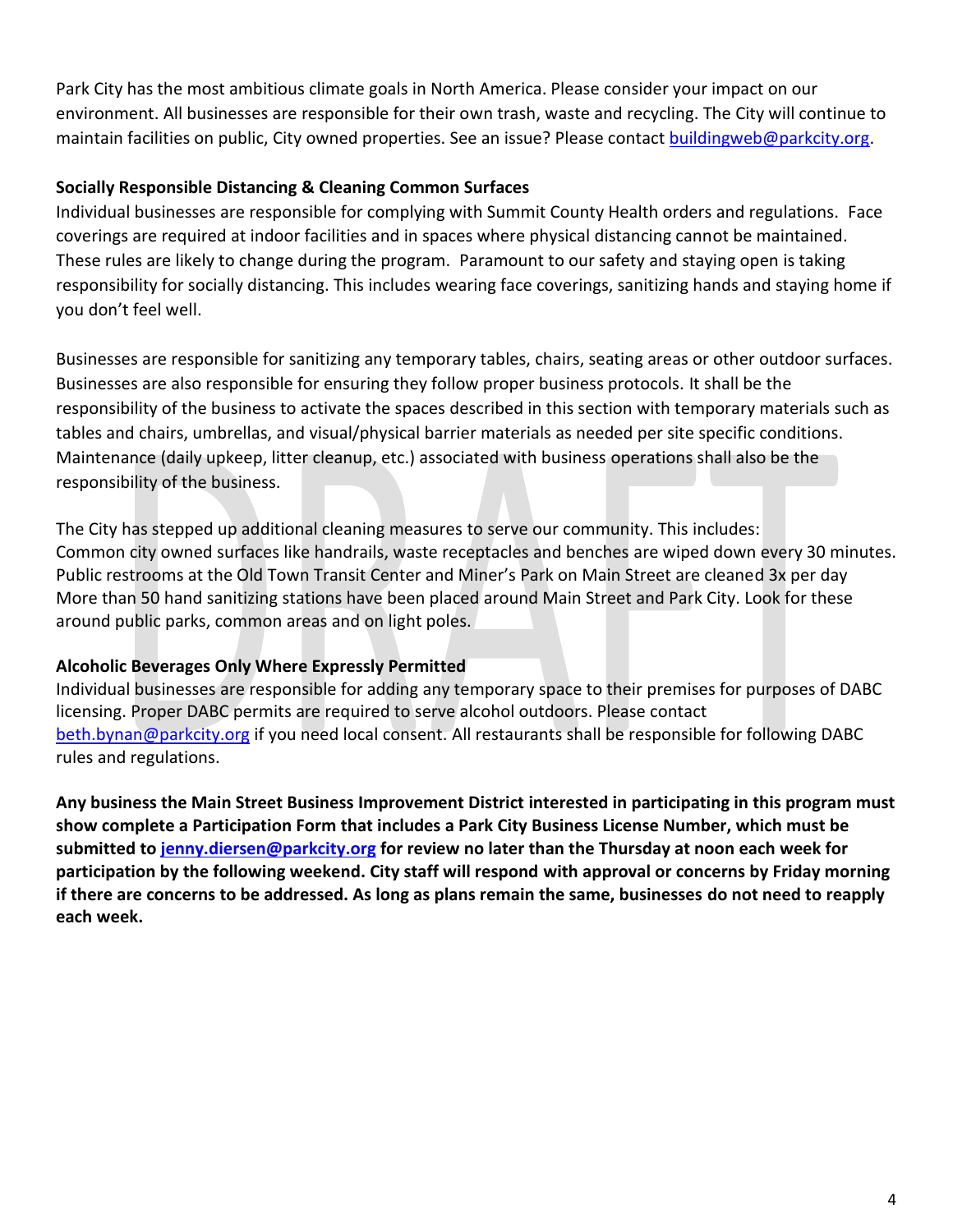

## **Transportation**

**Park City has aggressive transportation goals to reduce use of single occupant cars. It's important to know how to get around. We need our community, businesses and visitors to all lead by example.**

#### **Free Transit**

Free Park City Transit is available throughout Summit County. Check out [transit schedule](https://www.parkcity.org/departments/transit-bus/routes-schedules/-fsiteid-1) and all the things transit is doing to maintain social distancing, while we do the driving for you!

#### **Bike & Walk**

Many businesses are within just feet of more than 100 miles of trails and are in close distance from neighborhoods and lodging properties. Look for e-bike stations, or ride your own to one of our many bike [racks \(](https://parkcity.maps.arcgis.com/home/webmap/viewer.html?webmap=e9a354e9730d4a44a3527c96ad9c8cfd)remember to bring your lock!).

#### **Staff & Employee Parking**

All employees should be strongly encouraged not to park in residential areas. They should also be encouraged to carpool and park in areas further away from businesses. This leaves parking in front of businesses for the customer. For example, in the Main Street area, employees should park in China Bridge, to leave parking on Swede Alley and Main Street available to customers. Furthermore, instead of cutting through residential areas to get to work, use main roads that enter the commercial districts. Rates can vary depending on seasonality or events. Time limits and parking in residential areas will be enforced.

#### **Customer Parking**

Customers are welcome to park in various public and private parking areas, which in some cases may include on street parking. Rates can vary depending on seasonality or events, however, at the time of this publication, all Public Parking is free. Time limits and those parking in residential areas will be enforced. Additional ADA spaces are also available and clearly marked areas during Main Street Car Free Sundays.

#### **Residential Areas**

Many business districts are close to residential areas. At all costs, please avoid cutting through residential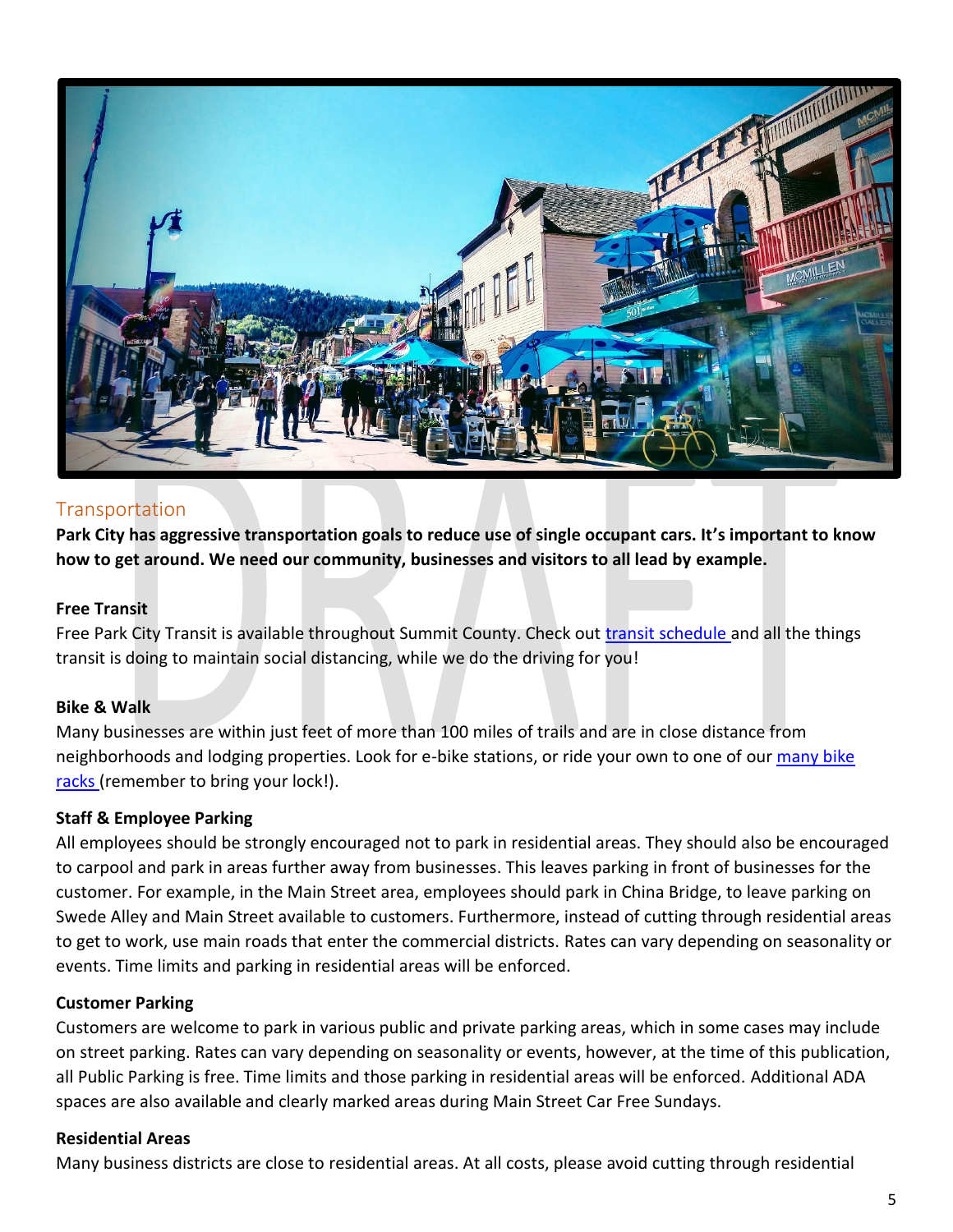areas and take main roadways when driving to and from business districts. Prioritize parking in public parking and private parking garages, before you consider parking in on street parking in front of a residential area. Those parking in residential areas without proper permitting will be enforced. Being a good neighbor, whether you are a local, business or visitor is incredibly important… and it's just a simple act of respect.

## **Drop and Load & Curbside Pick Up**

The City will continue to designate curbspace to Drop and Load and Curbside Pick Up. This will help facilitate business for those customers who are at risk and still want to support local businesses. The driver must pull to the curb and stay in their vehicle. Remember, turn your key and be idle free.

# Resources & Frequently Asked Questions

## Resources

Below is a list of helpful resources for your business. Have other helpful resources we should be sharing or have a business story you want to share? Email [lynn.ware-peek@parkcity.org](mailto:lynn.ware-peek@parkcity.org)

Utah Leads State Recovery Guidelines <https://coronavirus.utah.gov/>

Summit County [www.summitcounty.org](http://www.summitcounty.org/)

Summit County Health Department [www.summitcountyhealth.org](http://www.summitcountyhealth.org/)

## **Park City Municipal & Office of Economic Development**

#### [www.parkcity.org](http://www.parkcity.org/)

Jonathan Weidenhamer, Economic Development Manager [jweidenhamer@parkcity.org](mailto:jweidenhamer@parkcity.org) Jenny Diersen, Special Events & Economic Development Program Manager [jenny.diersen@parkcity.org](mailto:jenny.diersen@parkcity.org)

## **Personal Protective Equipment Availability**

If your business is looking for PPE, the City, County and Chamber partnered to provide items at cost while supplies last. This includes Hand sanitizer from local business Alpine Distilling (\$36/gallon), Disposable Masks (\$57/50 pack), Vinyl Gloves (\$8.73/100 pack) and Thermometers (\$75). If you are interested in this product, please contact [jenny.diersen@parkcity.org.](mailto:jenny.diersen@parkcity.org)

The Park City Chamber and Visitors Bureau created a list of PPE providers to establish own supply chains which you can find [here.](https://www.parkcity.org/Home/ShowDocument?id=67558)

## Frequent Questions

**Do I need a permit or approval to add restaurant tables to the sidewalk in front of my business?**  You need to complete a Participation Form and follow the guidelines outlined in this document to participate.

**Do I need to get approval to take over a public parking space in front of my business?** 

Yes. Please complete the Participation Form and follow guidelines as outlined in this document.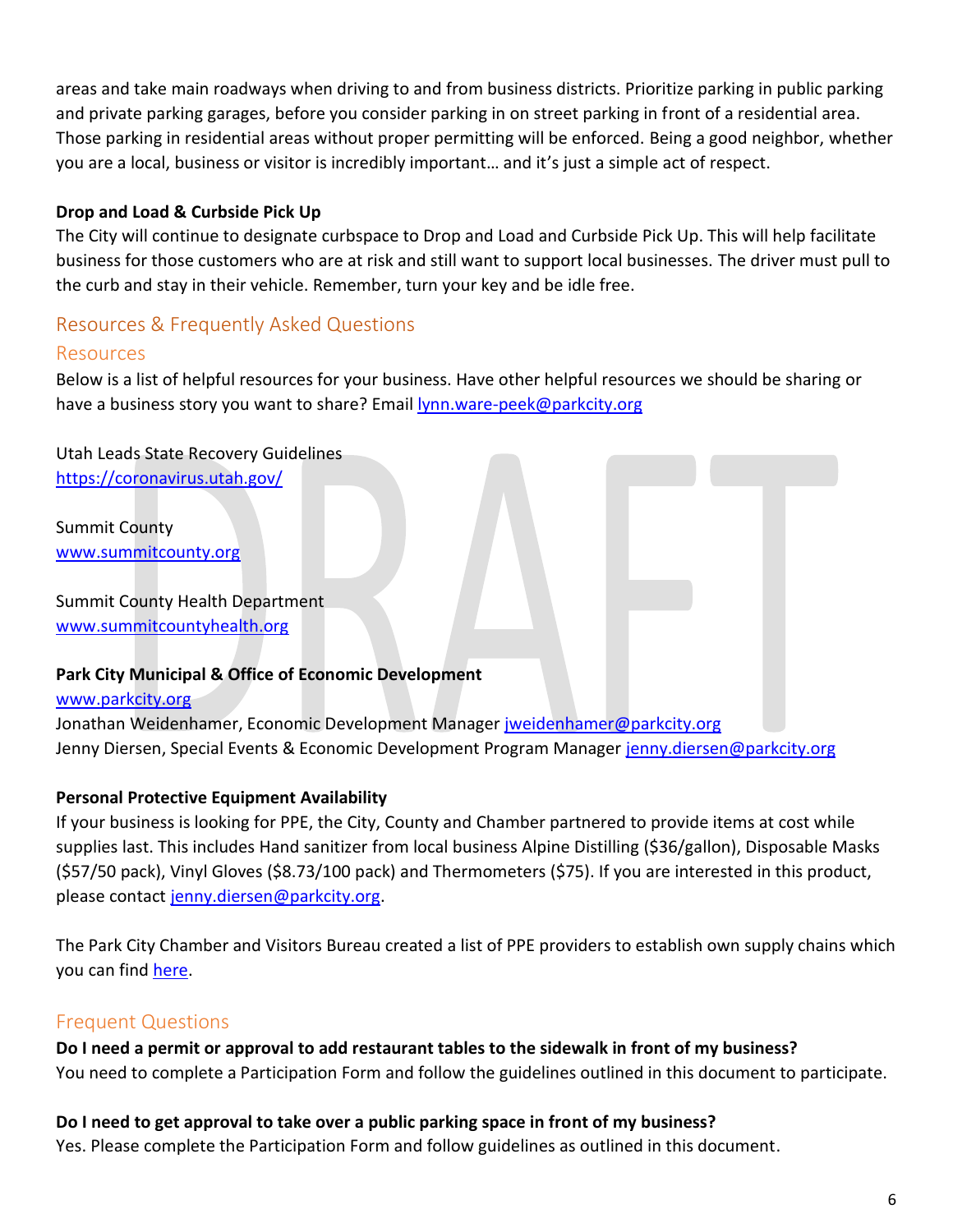## **What are the hours of operation allowed on sidewalks, parklets?**

The permitted business hours of operation for indoor portions of your business should remain consistent with your businesses typical hours of operations. If you are expanding operations outdoors, all temporary items must be clear of streets and sidewalks no later than 10 pm. Please be mindful of your neighbors and any additional noise that may be generated. All outdoor temporary structures must be removed each night for public safety and so that the City can perform street cleaning and maintenance.

## **What are the hours of the Main Street closure?**

Main Street will close at 7 a.m. to cars and reopen at 10 p.m. Heber Avenue will remain open to traffic. Parking on Heber Avenue will be for Drop and Load/Curbside pickup.

## **Can vehicles park on Main Street before 7 a.m.?**

Yes, vehicles can park on Main Street until 7 a.m. If a car remains after that time, the City will work to find the owner. If the owner cannot be found, the car will be relocated (customer required to pay relocation fee).

## **Can a restaurant serve alcohol on the sidewalk and street?**

The HPCA and Restaurant Association are working with the State to pass temporary regulations allowing this due to COVID-19.

## **How will curbside pick-up work on Sundays?**

The City has designated curbside pickup/ drop and load locations for Sundays. At these locations, the drivers can leave their car to pick up meals or products at a store for up to 15 minutes. Please remember - be idle free and please pull to curb as to not block traffic. Locations include: Heber Avenue, Brew Pub Parking Lot (north, closest section to Brew Pub restaurant), Bob Wells (south section closest to parking deck) and Swede Alley parallel spaces behind Post Office.

## **Do I need to begin operations on Sunday, June 14 to be able to participate?**

No, businesses can determine week by week if they would like to operate either on the sidewalk or street each Sunday.

## **Can I allow another business from outside the BID to utilize my sidewalk or space on Main Street?**

Only businesses with licenses in the BID can utilize outdoor areas. No additional vendors are permitted. We want businesses to get creative, but businesses should 'stay in their lane' of business.

## **Can I allow a musician or artist to occupy my sidewalk or space on Main Street?**

Yes. These uses can receive tips or be compensated by the merchant allowing the use of space. Music must remain within the noise allowance (65 decibels). Acoustic music is strongly preferred. If you plan to have these types of activations, please include this on your participation form.

## **Can I use a 10 x 10 tent on Sundays?**

Umbrellas are encouraged. 10 x 10 tents may be allowed. Umbrellas or tents need to be properly weighted.

## **How big is the parklet? Can I extend past the parklet?**

Each parklet is about 10 feet wide. Please do not extend your business past this, as the 'center' of the street is used as an emergency access lane and pedestrian walking area.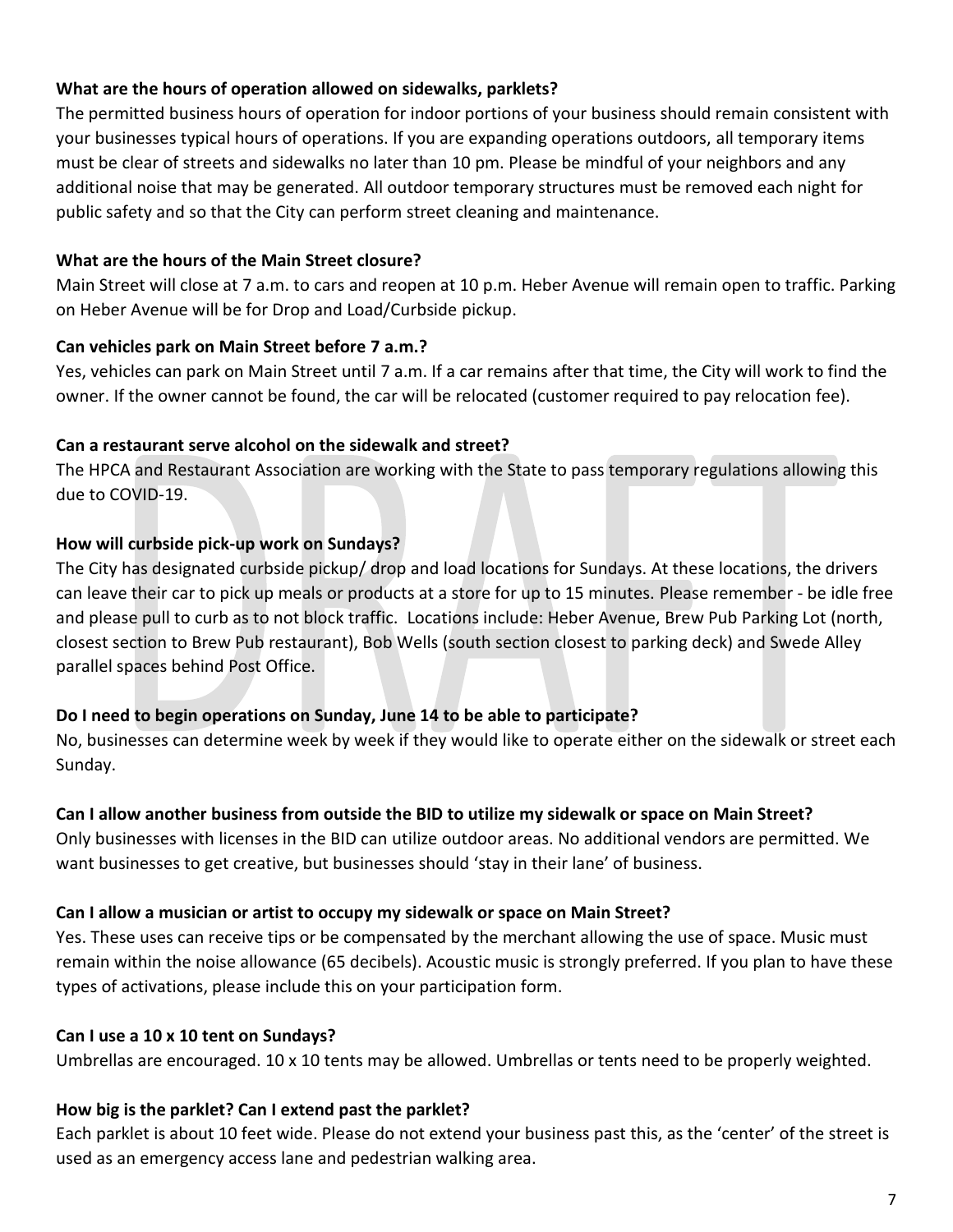# **Are bikes or skateboards allowed on the street?**

Yes. We do ask that bikers and skate boarders slow their roll. Look for bike racks scattered around Main Street to lock up your bike (remember your bike lock).

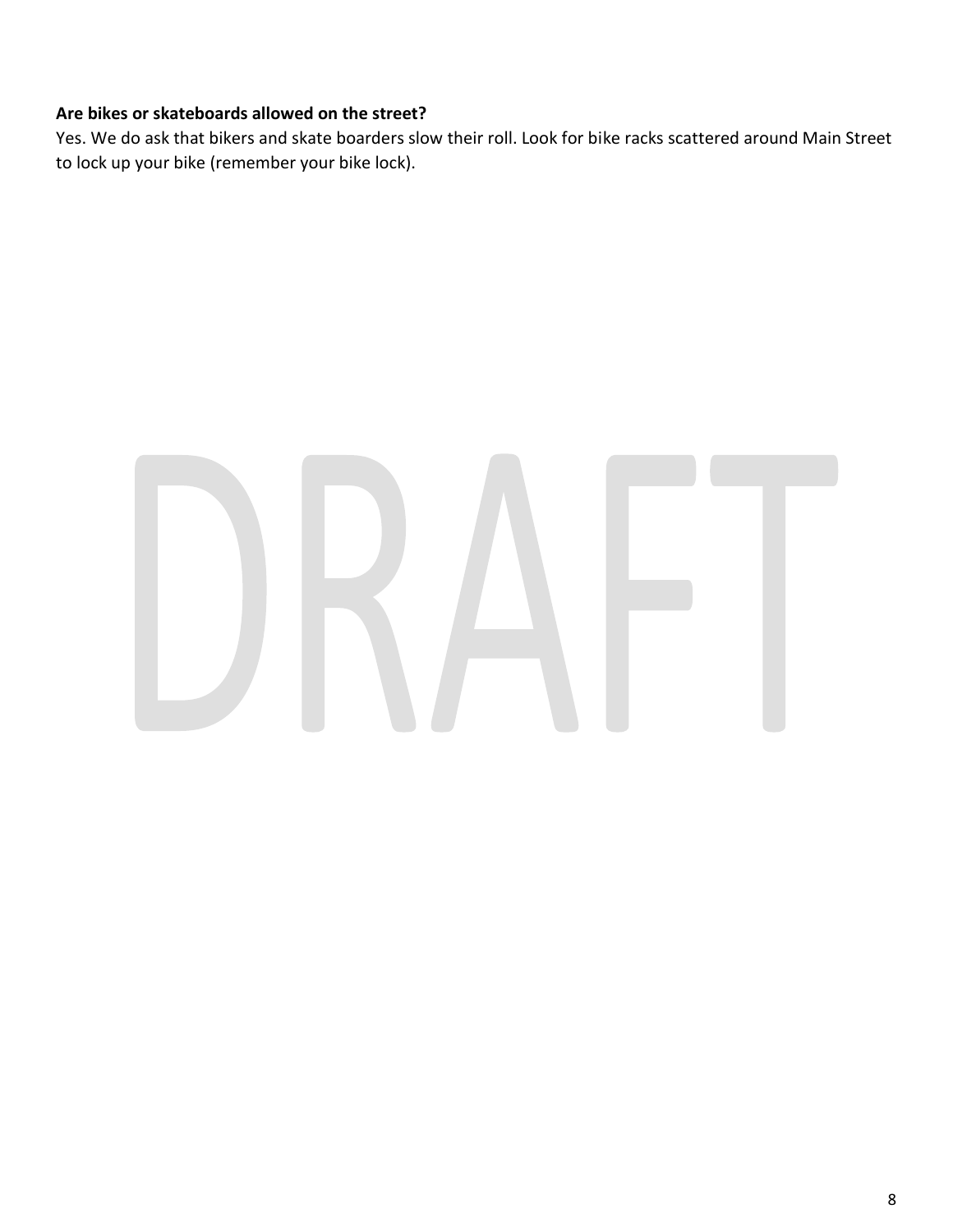

# Park City Municipal Corporation Participation Application Form Main Street Car Free Sundays

**Any business in the Park City Main Street Business District interested in participating in this program must complete a Participation Form and include business license number and submit to [jenny.diersen@parkcity.org](mailto:jenny.diersen@parkcity.org) for review no later than the Thursday at noon each week for participation by the following weekend. City staff will approve participation or respond with concerns to be addressed by Friday evening. As long as plans remain the same, businesses do not need to reapply each week. Approval of participation is subject to the business's agreement to all terms and conditions of approval of the Special Event approval, the Guidelines and Regulations outlined in this document, and the provisions below.**

**Business ("Applicant") Name:**

**Park City Business License Number:**

**Business Address/Location:**

**Business Owner Name:** 

**Business Owner Contact Phone:**

**Business Owner Contact Email:**

**Name of Primary Contact for Day of Operations (if different than above):** 

**Primary Contact Phone Day of Operations:**

**Primary Contact Email Day of Operations:**

**What is your primary purpose of expanding your business?**

Expanding Restaurant Seating Customer Lounge

Expanding Retail Space – Sidewalk Sales etc… Other Please Specify:

**Do you anticipate having any temporary structures outside? If so, describe and attach a site plan illustrating all temporary structures and locations. If you have questions, reach out to Jenny Diersen.**

**Do you anticipate having temporary signage? If so, include signs in the site plan or add separate attachment. Signs must be removed no later than 10 p.m. each Sunday. If you have questions, please reach**